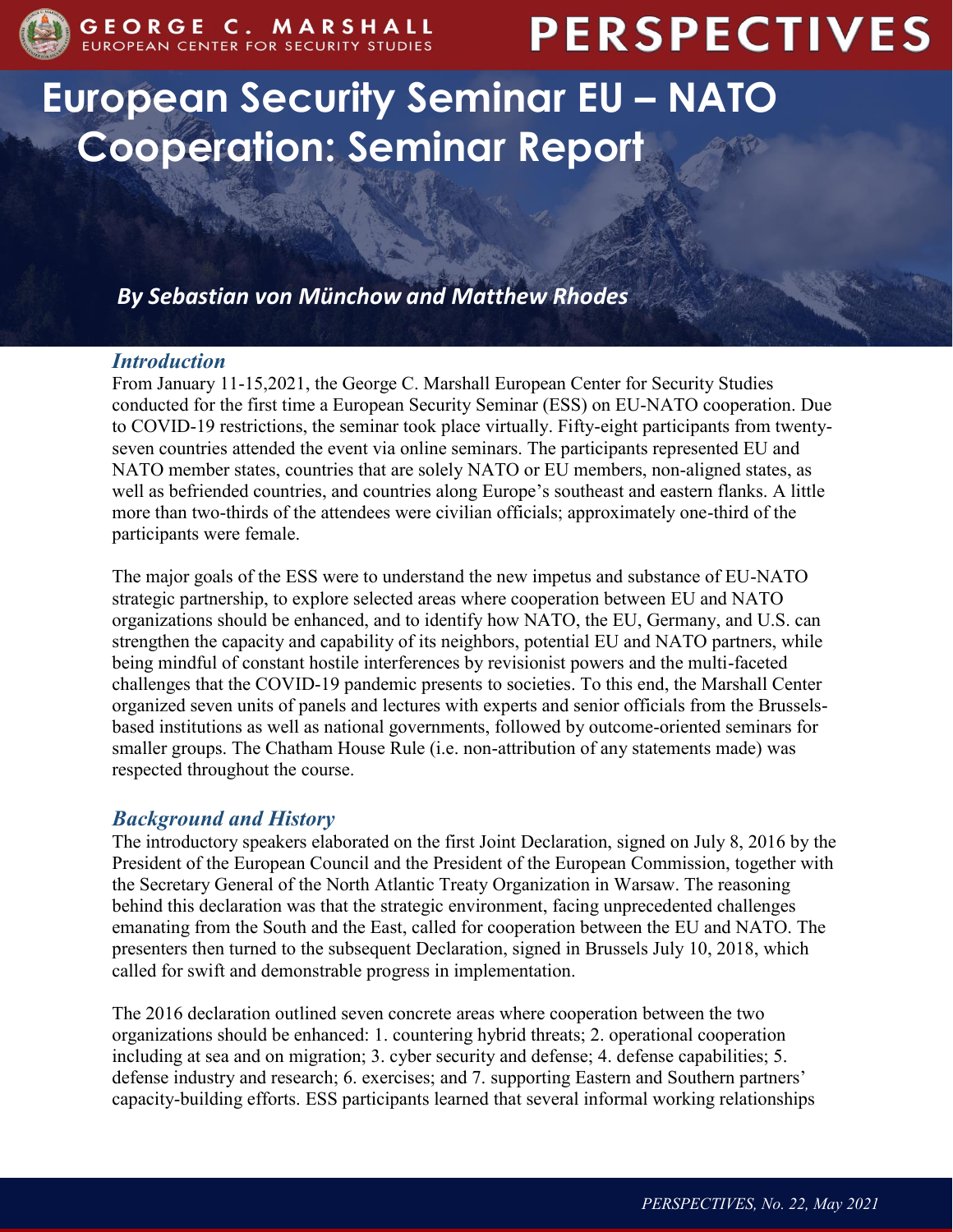have already been established. Following initial discussions, involved experts from both organizations identified seventy-four action points across those seven areas. The presenters pointed out that cooperation showed remarkable progress in some areas, whereas enhanced cooperation was lacking in others.

Subsequent discussions with participants revealed that many remain perplexed about why it took the Ukraine crisis in 2014 to encourage the EU and NATO to open a new chapter of cooperation. Overall, the two institutions are seen as natural allies to defend the broader transatlantic space, a rule-based order, and the community of liberal-minded countries. In simplified terms, complementarity and workload sharing are regarded as leaving NATO the primary responsibility for collective defense and hard security while the EU assumes a growing role within civilian crisis management and soft security. NATO is perceived as having maintained its essence as a political-military alliance since 1949. In contrast, what is now the European Union was launched a few years later as a coal and steel community and then progressively evolved toward greater economic and security integration.

# *Capability Development*

This ESS concentrated in its first iteration on three fields of concrete EU-NATO cooperation: capability development, hybrid threats, and military mobility. The invited EU and NATO experts emphasized that the 2016 EU-NATO Joint Declaration listed an urgent need to "develop coherent, complementary and interoperable defense capabilities of EU Member States and NATO Allies, as well as multilateral projects." This mirrors the ambition of the 2016 EU Global Strategy to deter external threats and to pursue an autonomous ability to safeguard security both within and beyond Europe's borders. Capability development seems to be the most complex and institutionally difficult area in which to achieve true collaboration. In addition, capability development is linked with the issue of inclusion (or exclusion) of national defense industries. Accordingly, joint armament projects need to take political sensitivities into account. While some progress in cooperation in terms of sharing planning parameters and in other areas has been achieved, it is not seen as fully satisfactory.

Participants discussed whether capability development presupposes a military doctrine at the national level first. Depending on history, geography, and political orientation, this seems to differ across the European continent. In addition, capability development seems to be difficult with limited resources; it would be helpful if the EU and NATO would share a common understanding concerning the use of force. In this light, they underlined that NATO is meant to respond instantly, whereas the EU—as a peace project—is designed to seek cooperation.

# *Hybrid Threats*

The course also examined the Helsinki-based European Centre of Excellence for Countering Hybrid Threats (HybridCoE) as a concrete illustration of EU-NATO cooperation within an area that has become an integral part of the European security environment. While definitions differ, hybrid threats are a broad, complex, and adaptive combination of conventional and nonconventional means that include overt and covert military, paramilitary, and civilian measures employed in a highly-integrated design by state and non-state actors who often aim to undermine the transatlantic community. The presenter underlined that the center of gravity constantly changes when an adversary applies hybrid measures against a country and its allies. The focus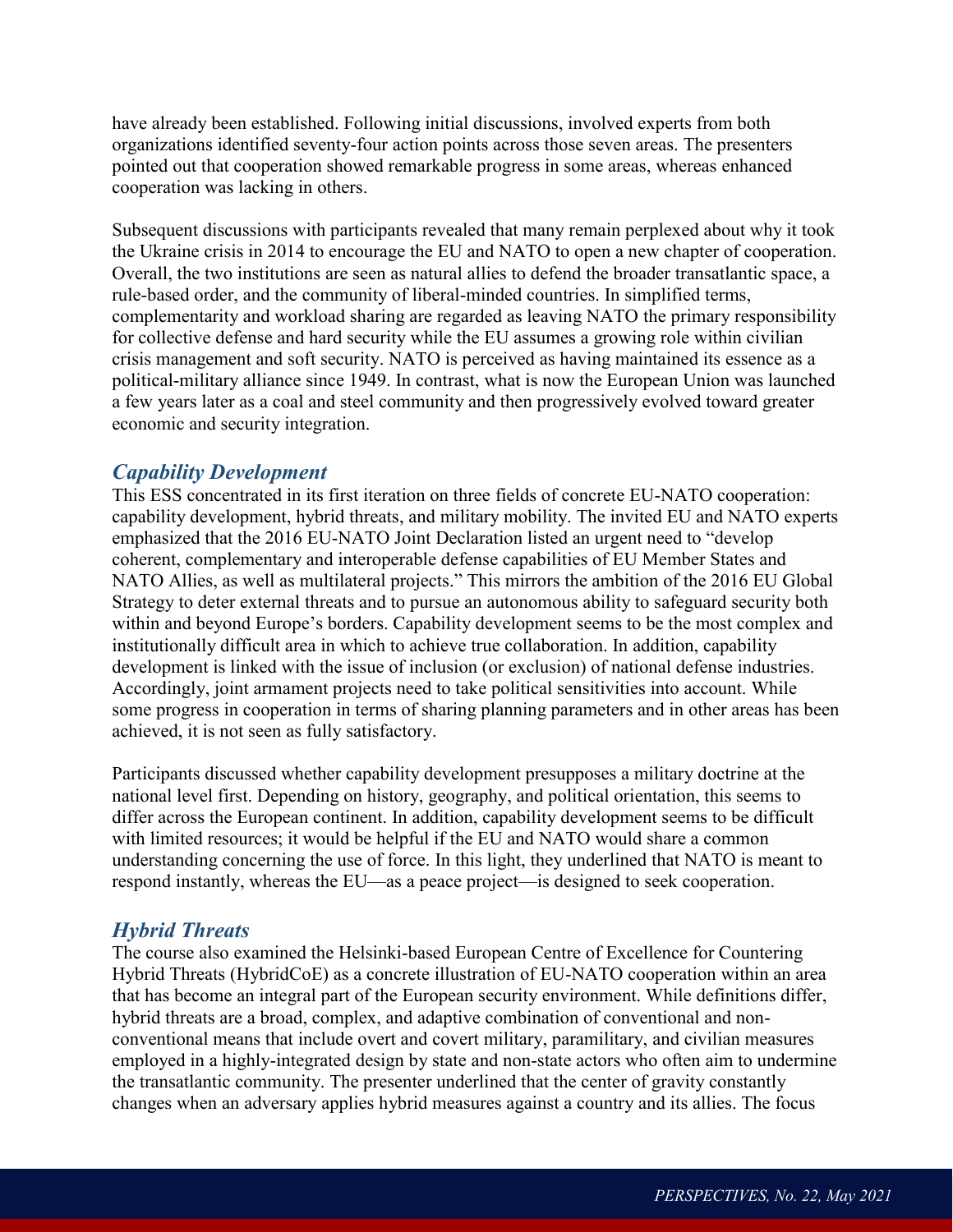may change rapidly from international attention to domestic affairs and/or from perceived military threats into the cyber domain. Accordingly, the HybridCoE was set up as an international, independent network-based organization promoting whole-of-government and whole-of-society approaches against such threats. It is now one of the most visible and concrete achievements of EU-NATO cooperation.

The participants also discussed whether some recent Kremlin-generated hybrid activities would fit under the discussed definitions and how governments can best cope in the face of such challenges. An indispensable condition seems to be awareness and then readiness. Some attendees complained that awareness has not yet even reached the national level in some cases. The issue as a whole underlined the significance of resilience as an area for further cooperation.

#### *Military Mobility*

Speakers from the EU, NATO, and one member state also shared insights on military mobility, which NATO Secretary General Jens Stoltenberg and others frequently refer to as the "flagship" of EU-NATO cooperation. Enhancing military mobility carries particular importance concerning the threat along Europe's eastern and Baltic flanks, hence the need for NATO troops and equipment to transit effectively to and across Europe dates back to 2014 (and before). The speakers explained the legal and regulatory aspects, which brought the EU into the enhancement of military mobility. They also emphasized the need to ensure NATO movements and rotations as part of the NATO Response Force (NRF) and the Very High Readiness Joint Taskforce (VJTF). Overall, the speakers hailed some progress when it comes to NATO-EU coordination on military mobility. However, they also stressed that further enhancement of that cooperation depends on dedication by the organizations' member states.

#### *COVID-19*

Given their topicality, EU and NATO responses to the COVID-19 pandemic were also put on the agenda. A key starting point was how the outbreak of the pandemic in early 2020 caught the international community by surprise. Discussion also emphasized Beijing's and Moscow's role in launching various propaganda campaigns to insinuate that western governance models would fail to protect their countries' citizens. In the meantime, the European Council agreed on a multibillion Euros recovery package in summer 2020, while NATO extensively supported rescue and humanitarian operations.

Most ESS participants concluded there could have been more visible joint action against the pandemic and related hostile propaganda, especially at the outset. The Chinese and Russian disinformation campaigns were partly seen as successful, and when combined with national difficulties, this foreign interference often weakened public trust in member states' societies. However, due to its values, the western-minded community does not have similar tools to counteract this interference. Many attendees agreed more emphasis must be placed instead on education to counter foreign influence attempts. In this regard, critical thinking classes at Finnish schools were mentioned as an example.

#### *Transatlantic Relations*

The concluding session of this ESS was designed to assess the status of EU-NATO cooperation through the lens of the general transatlantic relationship. The Marshall Center's stakeholder countries, the United States and Germany, both regard NATO and the EU as transatlantic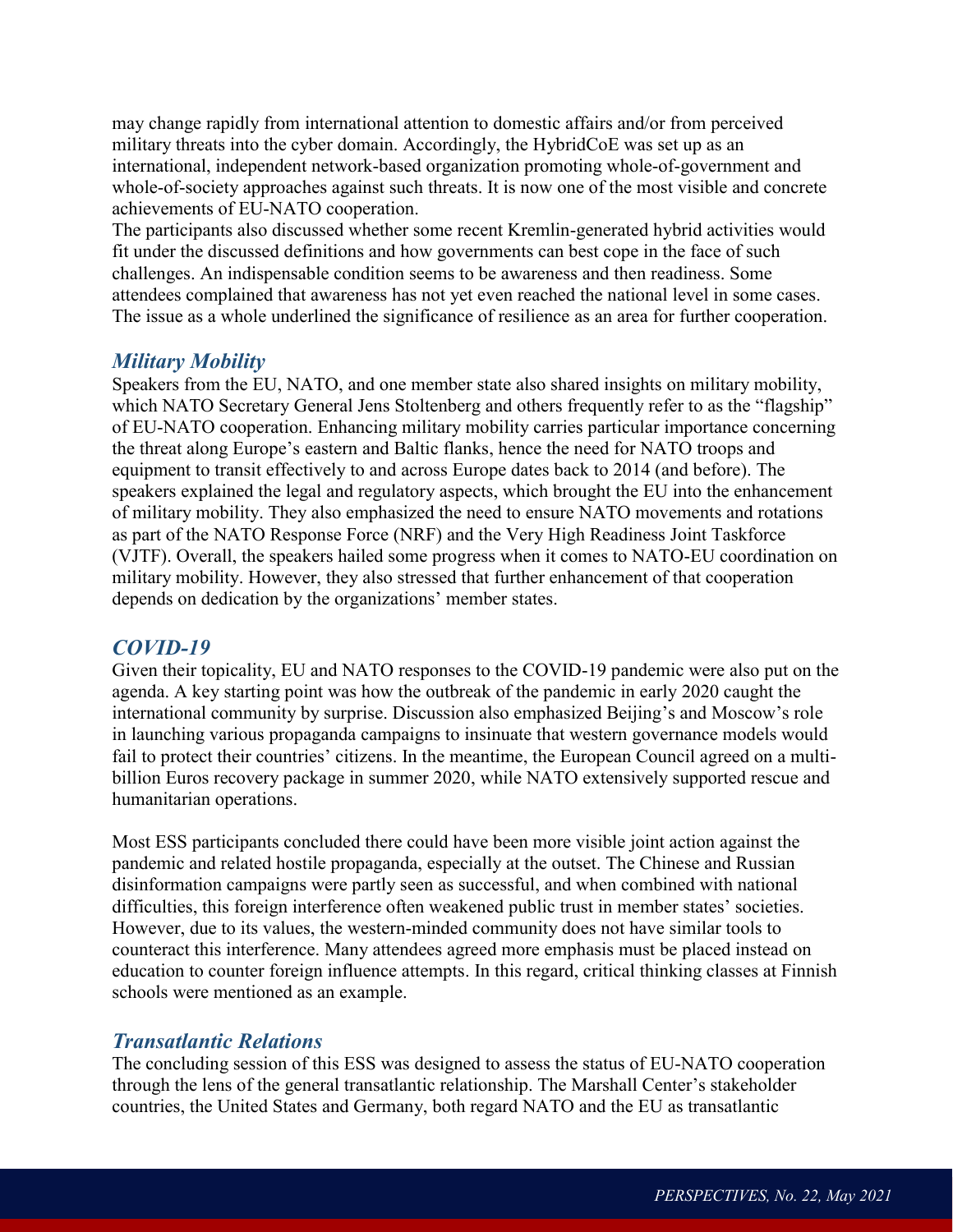cornerstones and thus encourage deepening security-related cooperation between these organizations. Particular issues included Germany's recently-ended Presidency in the European Council; the difficulty of the times in which this took place meant that Germany could not enhance cooperation between the two organizations as much as they would have liked to. Berlin's EU presidency was in effect kidnapped by the coronavirus and hence, the government concentrated on finding joint solutions to mitigate the virus's impact. This included the muchcriticized common vaccine purchase approach, which was justified by COVID-19's nature, which ignores bordersm as well as Germany's dependence as an export nation on free movement through the single market space. Attention was also given to the change of presidential administration in Washington and various optimistic statements about a Euro-American rapprochement. Nevertheless, some areas of transatlantic disagreement (e.g. unbalanced defense spending, Nord Stream 2, a common position vis-à-vis China and Russia) may remain challenging to resolve under a new U.S. President.

#### *Additional Topics*

Brexit was also discussed in seminars, with most participants agreeing that even outside the EU, the United Kingdom remains an indispensable cornerstone for the defense of the transatlantic space. Some mourned the fact that Brexit removed a frequent veto actor within the CFSP/CSDP. Others fear that some EU member states who had previously hidden behind British opposition could now challenge an emerging EU security policy. Berlin was applauded for meditating a last-minute deal in late 2020 to allow a smooth Brexit that can help continue to tie the UK to the continent's overall security.

Seminar-attendees also discussed EU and NATO-backed capacity building efforts in third states. Coordination and complementarity are perceived as especially complicated when EU and NATO launch missions within the same territory (e.g. Mali, Afghanistan, and Kosovo). Mission staff and local populations do not understand such missions' varying mandates, which impact the ability to coordinate amongst the various actors. ESS participants strongly recommend deconflicting overlapping mandates at the Brussels level.

#### *Summary*

Overall, participants concluded that EU-NATO cooperation is progressing; it has become significantly more regularized since 2016. The current state of affairs between the organizations is fortunately not all comparable with the relationship a decade ago, when scholars labeled the interaction between the institutions as a "frozen conflict." NATO and the EU should be encouraged to focus on public awareness; for instance, they should publicize success stories of concrete cooperation for domestic audiences.

Some speakers and participants agree that there is still a "glass ceiling" of restrictions by member states that hamper enhancement. Some may result from the varying political domestic landscapes in member states, while other constraints are of mixed technical-political nature, such as sharing classified information. Most representatives of EU and/or NATO member states would welcome it if the institutions' cooperation would deepen and a common threat perception would take shape. Where there is stalemate, member states themselves rather than the organizations receive the most blame.